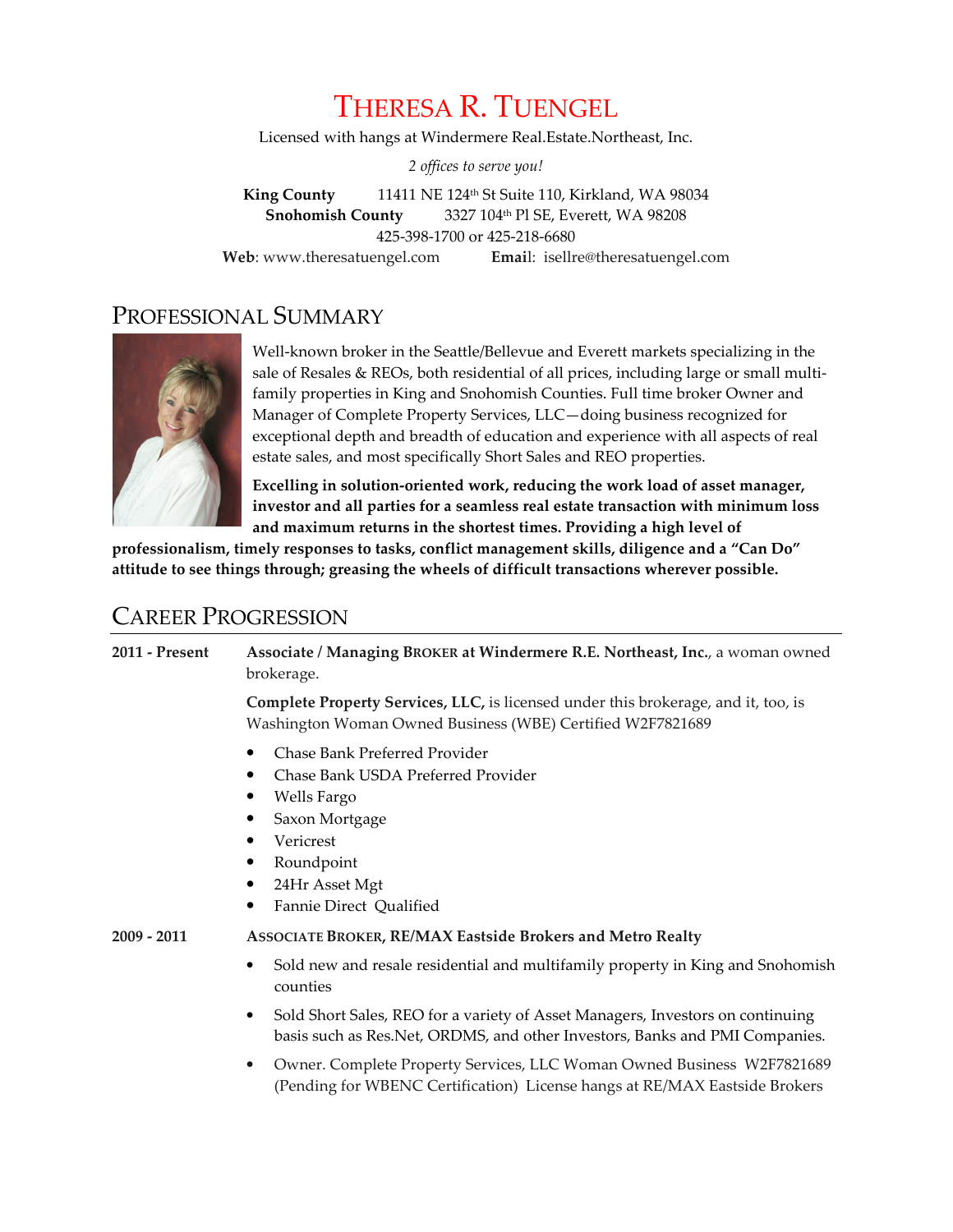#### 2000 - 2009 ASSOCIATE BROKER, RE/MAX Northwest REALTORS.

- Sold new and resale residential and multifamily property in King and Snohomish counties
- Sold Short Sales, REO for a variety of Asset Managers, Investors, such as Wells Fargo, Saxon, ORDMS
- Broker/Owner, Complete Property Services, LLC

#### 1989 – 2010 BROKER/OWNER, Complete Property Services, LLC, Real Estate Firm

- New and resale residential property in King and Snohomish counties
- Built a successful real estate firm specializing in REO and Short Sales.
- Statewide liaison for a number of lenders including the RTC, Resolution Trust Corporation, American General Finance, Chrysler, Household Finance, Castle Asset Management. I was responsible for REO home sales in 3 Counties: King, Pierce and Snohomish personally.
- Statewide liaison for a number of lenders as mentioned above. I was responsible for oversight of all Washington State owned REOs

# REAL ESTATE EDUCATION AND ACCREDITATIONS

- (FSP) Five Start Institute Certified including Short Sale Certification and REO Certification
- (CDPE) Certified Distressed Property Expert Excelling in the processes of Short Sale transactions
- (SFR) Short Sale and Foreclosure Resource
- (CSSN) Certified Short Sale Negotiator
- EQUATOR Platinum Certified
- RES.NET Certified as well as operational in TAZA and REOMaestro portals
- (CRS) Certified Residential Specialist– top 4% in the U.S. for documented real estate sales and extensive education
- (AHLS) Accredited Luxury Home Specialist—extensive education in the fine art of luxury home sales, difficult REOs
- (ASP) Accredited Staging Professional–extensive training in the art form of Staging a home for marketing.

Other Notable Designations from the National Association of REALTORS include the following:

- (GRI) Graduate Realtor Institute– sales and experience in the real estate business, extensive education
- (ABR) Accredited Buyer's Representative– comprehensive study of legal and agency issues in representing buyers
- (e PRO) Electronic Professional– extensive education in electronic commerce and Internet usage and sales

# ASSOCIATIONS AND MEMBERSHIPS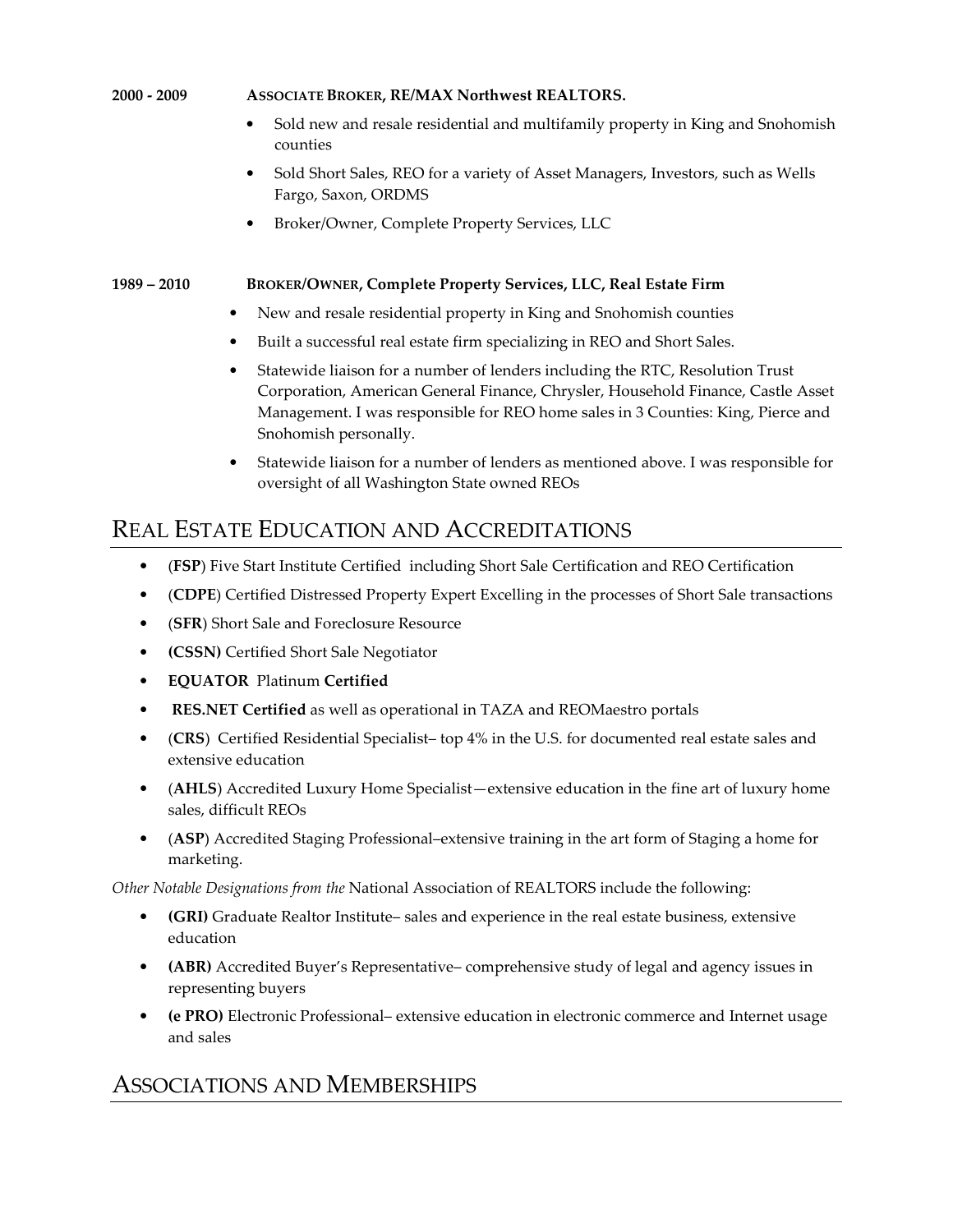- NAPW National Association of Professional Women
- WinDS: Women In Default Services
- NAHREP: National Association of Hispanic Real Estate Professionals
- FSP Five Start Institute
- NFSTI National Foreclosure & Sales Training Institute
- US Res.Net
- Equator/REOTrans/REOMaestro
- TAZA
- (NAR) National Association of REALTORS
- (WAR) Washington Association of REALTORS
- (SKCAR) Seattle King County Board of REALTORS
- (CBA) Commercial Broker's Association
- (NWMLS) Northwest Multiple Listing Service– also I served as Arbitration and Dispute Settlement Panelist and Mediator
- Association of Staging Professionals
- Residential Sales Council
- Luxury Home Council
- (BBB) Member Better Business Bureau since 1986

# ACCOMPLISHMENTS

### CLIENT CONTACT

- Excellent client relations at both short sale and REO levels
- Selling 50% of my inventory of listings year after year. Always representing the seller, never dual agent.
- Handle and personally supervise all required tasks assigned as broker specific, oversight for all other tasks
- Able to sell both residential and commercial properties.
- Familiar with constraints, timelines, response times for Asset Management to Lender/Investor involvement.
- Assess clients' needs and accomplish them.
- Propose and implement solution-based ideas that allow for a continuation of flow to closing.
- Coordinate and manage all personnel of staff, as well as assist buyer's agents to gain cooperation.

### ORGANIZATION / MANAGEMENT

- Working in tandem with lenders and asset managers to limit loss by effectively marketing homes whether short sales or REOs
- Providing Initial BPOs at no charge for listings and outside zips when helpful to Asset Mgr.
- Occupancy Checks and cash for keys
- Supervision of all staff, data input for accuracy, and contract oversight
- Collaborated with contractors, vendors and service providers prelisting.
- Supervision of all work orders and repairs using LPS as directed.
- Property Preservation direction, Consultation with excellent resources; licensed, bonded and insured

### HONORS ACHIEVED

• Windermere R.E.Northeast Inc., in top 10 for sales realized 2011-2012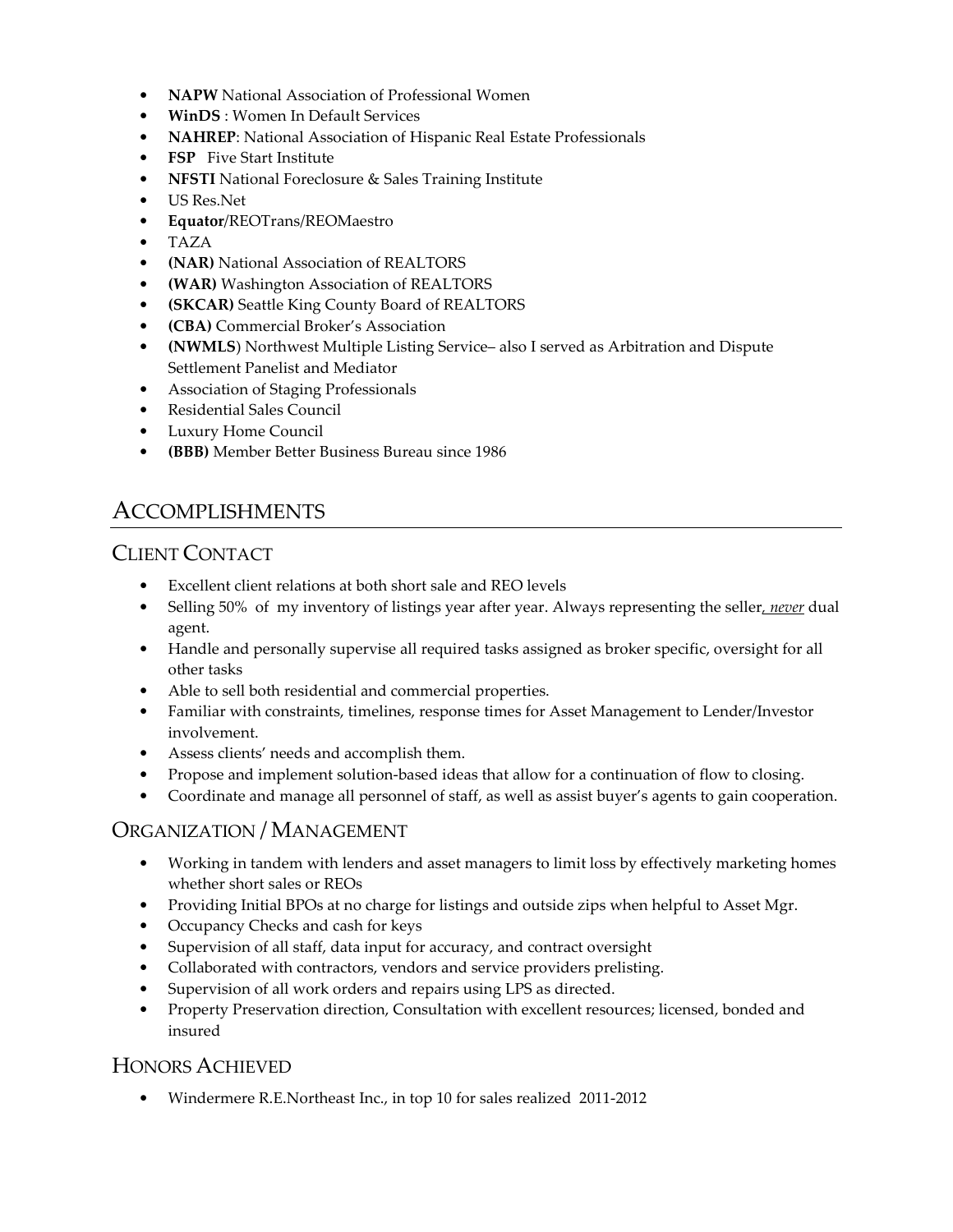- RE/MAX Award for sales realized 2009
- Pacific Northwest Region 2007 number one production agent
- Platinum Club 2006 awarded by RE/MAX Northwest, Inc. for outstanding sales production
- Platinum Club 2005 awarded by HomeGain, Inc. for outstanding sales production
- President's Club 2004 awarded by HomeGain, Inc. for outstanding sales production
- President's Club 2003– awarded by HomeGain, Inc. for outstanding sales production
- 100% Club Award --- 2001-2009 awarded by RE/MAX Northwest, Inc. for outstanding sales production
- Certified Real Estate Agent (CREA) lifetime member for sales production
- Realty World Certificate of Achievement education and sales production
- Century 21 Gold Award sales production

#### **ACHIEVEMENTS**

- Significant presence on the Internet
- Top in sales production for all companies worked since 1972
- High quality website since 1994 www.theresatuengel.com
- Served on NWMLS Arbitration Board
- Star of Loyalty presented by the Paralyzed Veterans of America
- Served on Water Issues and Salmon Recovery Task Force for WA Association of REALTORS
- Statewide liaison for multiple lenders on foreclosure sales throughout the state of Washington 1989-2000
- Assisted Resolution Trust Corporation in liquidating non-earning assets as result of defunct Savings & Loans
- Designated Broker for real estate office specializing in REO

# COMMUNITY AND CHARITIES

- Paralyzed Veterans of America
- Eastside Women's Shelter
- YWCA Women's Shelter
- Windermere Foundation
- American Freedom Assembly
- Children's Miracle Network
- VA Gift Cards

# SERVICE AREA/ ZIP CODES

Snohomish County